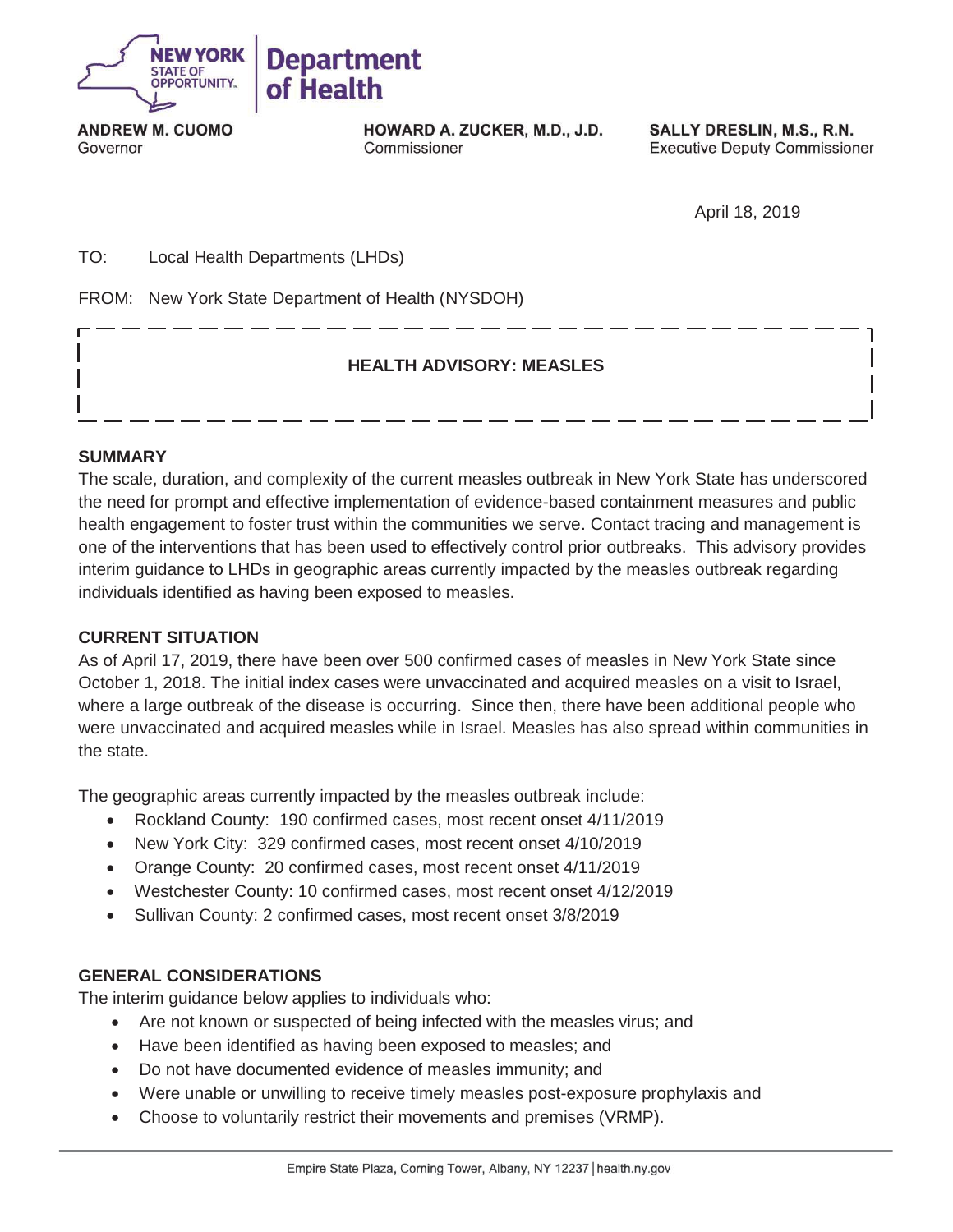Persons who agree to VRMP must be treated with compassion and respect. LHDs should attempt to help meet these individual's social, cultural, medical, mental health, and economic needs. Examples of the types of issues that may need to be addressed include but are not limited to:

- Provision of basic needs like food, shelter, and medications.
- Mental health and social service needs.
- Telephone counseling.
- Assistance in accessing resources to help pass the time while under VRMP including but not limited to television, movies, radio, internet, board/card games, books or other culturally appropriate resources.
- Communication needs (e.g. working telephone, cellular phone, email, internet).
- Provision of supplies needed for personal hygiene.
- Financial resources needed as a result of the restrictions (e.g. if not able to go to work).
- Support needs, including but not limited to, family members, friends, and pets.

# **PRE-IMPLEMENTATION CONSIDERATIONS**

Prior to seeking VRMP, LHD staff should assess whether the residential setting is suitable and appropriate and whether the individuals (and any caregivers) can adhere to the precautions that will be recommended. If the home is not appropriate, the LHD should identify an appropriate location for the individual(s) to live during the time period or temporarily until issues have been resolved.

# **IMPLEMENTATION**

In a culturally and linguistically appropriate manner, LHD staff should explain to individuals (and any caregivers) what steps should be taken during the time period and staff should assure that the information is fully understood. Individuals who agree to VRMP, should specifically be told to take the following actions to protect themselves and their families:

- Stay home and restrict all activities outside the home. They should not go to work, school, camp or public areas, and not use public transportation or taxis. Visitors to the home who do not have an essential need to be in the home should be restricted, unless they have documented immunity to the measles virus. Shared spaces in the home should have good air flow, such as by an air conditioner or an opened window, weather permitting.
	- o Individuals under voluntary movement restrictions can walk outside their house on their own property, if they reside in a single-family home or a detached, single family unit of a rental unit or condominium. They should not come within six feet of neighbors or other members of the public. All individuals participating in VRMP should refrain from walking in their neighborhood.
- Wash their hands often and thoroughly with soap and water. They can use an alcohol-based hand sanitizer if soap and water are not available and if their hands are not visibly dirty. Individuals should avoid touching their (or others') eyes, nose, and mouth with unwashed hands.
- Avoid sharing household items such as dishes, drinking glasses, cups, eating utensils, towels, bedding, or other items with other people in the home. After using these items, they should wash them thoroughly with soap and water.
- Perform regular cleaning of all "high-touch" surfaces, such as counters, tabletops, doorknobs, bathroom fixtures, toilets, phones, keyboards, tablets, and bedside tables, every day. Labels of cleaning products should be read, and recommendations provided followed. Individuals should read and follow directions on labels of laundry or clothing items and detergent.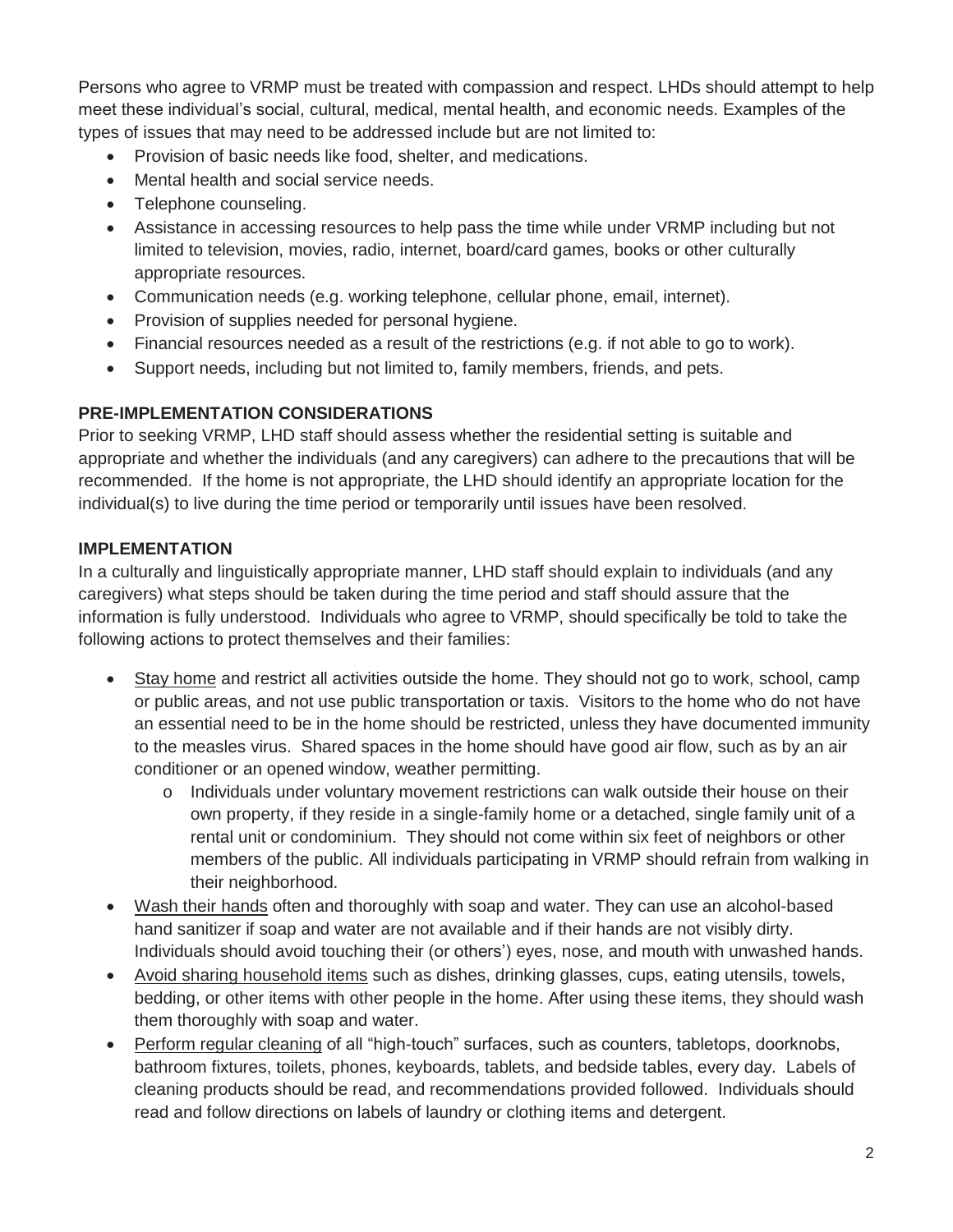- Monitor for signs and symptoms of measles and call their healthcare provider if they become ill as soon as possible. It is important that ill individuals call ahead before visiting the provider and tell them that they have been exposed to measles. This will help the healthcare provider's office take steps to keep other people from getting infected. Unless a true medical emergency exists, in which case 911 should be called, ill individuals on VRMP should contact the LHD to assist with non-public transportation to the provider.
- Cooperate with LHDs in the investigation of measles cases.

LHDs should also provide the individuals who have agreed to VRMP with the date that they can resume normal activities and social interactions, as appropriate, and a local telephone number that is answered after hours and on weekends in case individuals become ill or have questions.

A document template will be provided for LHD use and should be modified to include individualized information for the individual to whom it is given and be provided in their language of choice, as appropriate and feasible.

LHDs who have questions should contact the NYSDOH Bureau of Communicable Disease Control via email at **bcdc@health.ny.gov** or by phone at (518) 473-4439.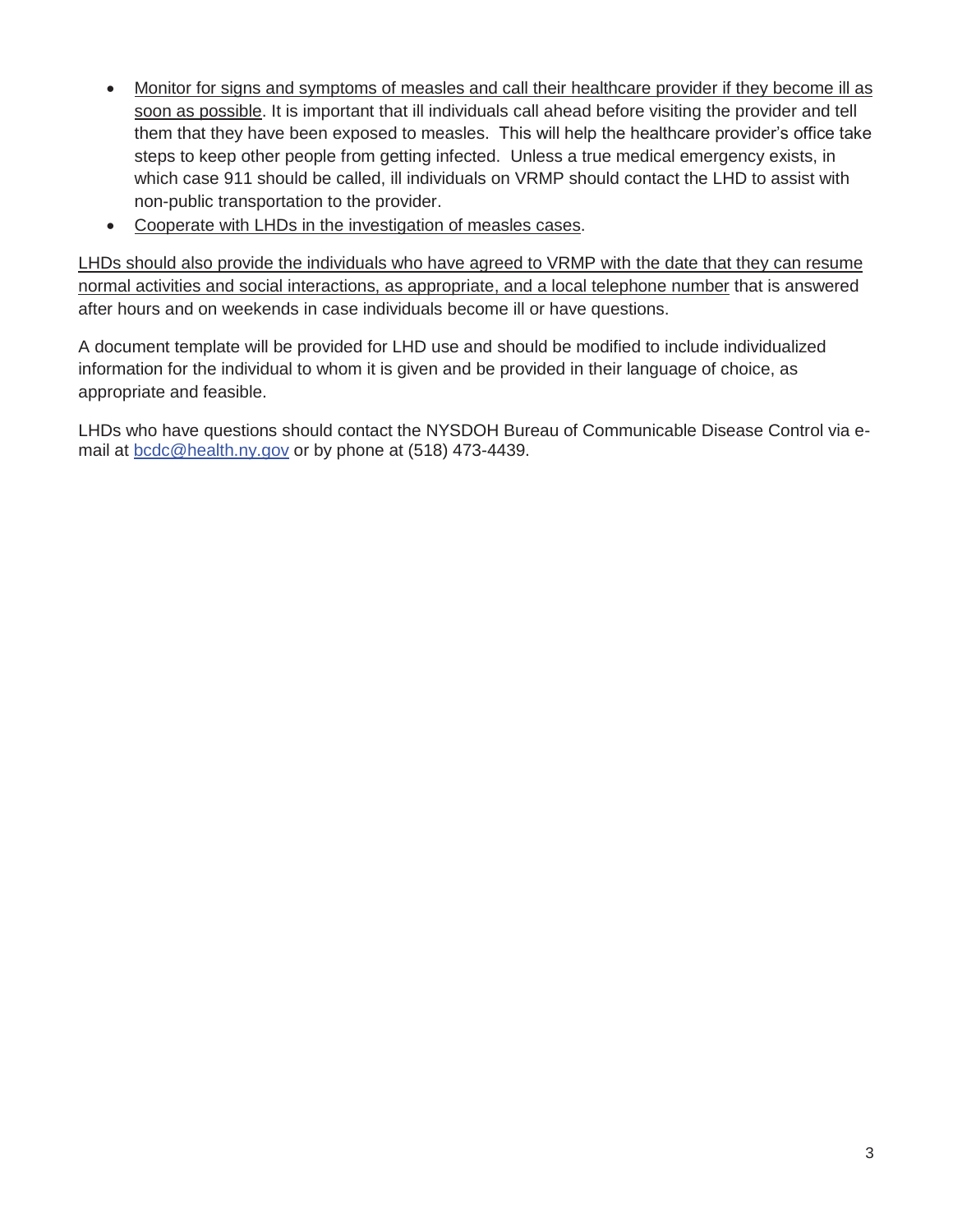

**ANDREW M. CUOMO** Governor

HOWARD A. ZUCKER, M.D., J.D. Commissioner

SALLY DRESLIN, M.S., R.N. **Executive Deputy Commissioner** 

April 18, 2019

Dear Children's Camp Operator:

The New York State Department of Health (NYSDOH) would like to alert you to the continuing measles outbreak in New York State (NYS) and how it affects your camps. New York State is experiencing the largest outbreak in more than two decades. Since October 2018, over 500 individuals have been infected in multiple areas of NYS, including New York City, Rockland, Orange and Sullivan Counties. Measles was introduced by several individuals who were exposed while traveling abroad. There are several large outbreaks going on in different countries around the world. Imported cases among international travelers can rapidly spread measles in communities with high numbers of unvaccinated individuals.

Ongoing transmission continues in the current outbreak areas and it may spread throughout communities this summer affecting your campers and staff. Measles is a highly infectious disease that can be spread rapidly, especially in a camp setting where groups of children congregate. It is important to monitor for measles cases, and promptly identify and report any suspect measles cases among campers and staff to your local health department, in order to rapidly contain an outbreak. Delays in reporting can allow measles to spread, disrupt the camp season, and result in further transmission to additional communities once campers and staff return home. An outbreak at your camp could result in campers who are unimmunized being sent home, or even in your camp having to be closed early for the season. This letter is to provide you with guidance on the recommended vaccines for both campers and staff, how to monitor campers and staff for signs and symptoms of measles, recognize and report measles to the local health department, and includes steps you can take to help minimize disruptions at camp if a case of measles is identified.

#### **PREVENTING MEASLES**

The best protection against measles is broad vaccination coverage. Therefore, vaccination of all individuals who will be working in or attending summer camps is **strongly recommended**.

Individual camps may also choose to recommend or require specific immunizations of their campers and staff. **NYSDOH recommends two doses of measles vaccine for all campers and camp staff born on or after January 1, 1957.** Experience with outbreaks has shown two doses of measles vaccine is more effective at preventing infection and spread of disease than one dose. Two doses of the measles vaccine are about 97% effective at protecting against measles. Most U.S. residents receive two doses of measles vaccine in the form of the combined measles, mumps, and rubella vaccine (MMR) with the first dose at age 12-15 months, and a second dose upon school entrance at ages 4-6 years. However, international camp employees and some campers may have received only one dose, or no doses, of the measles vaccine.

To ensure maximum protection against measles, the NYSDOH recommends two doses of MMR vaccine as soon as possible for all campers and camp staff who: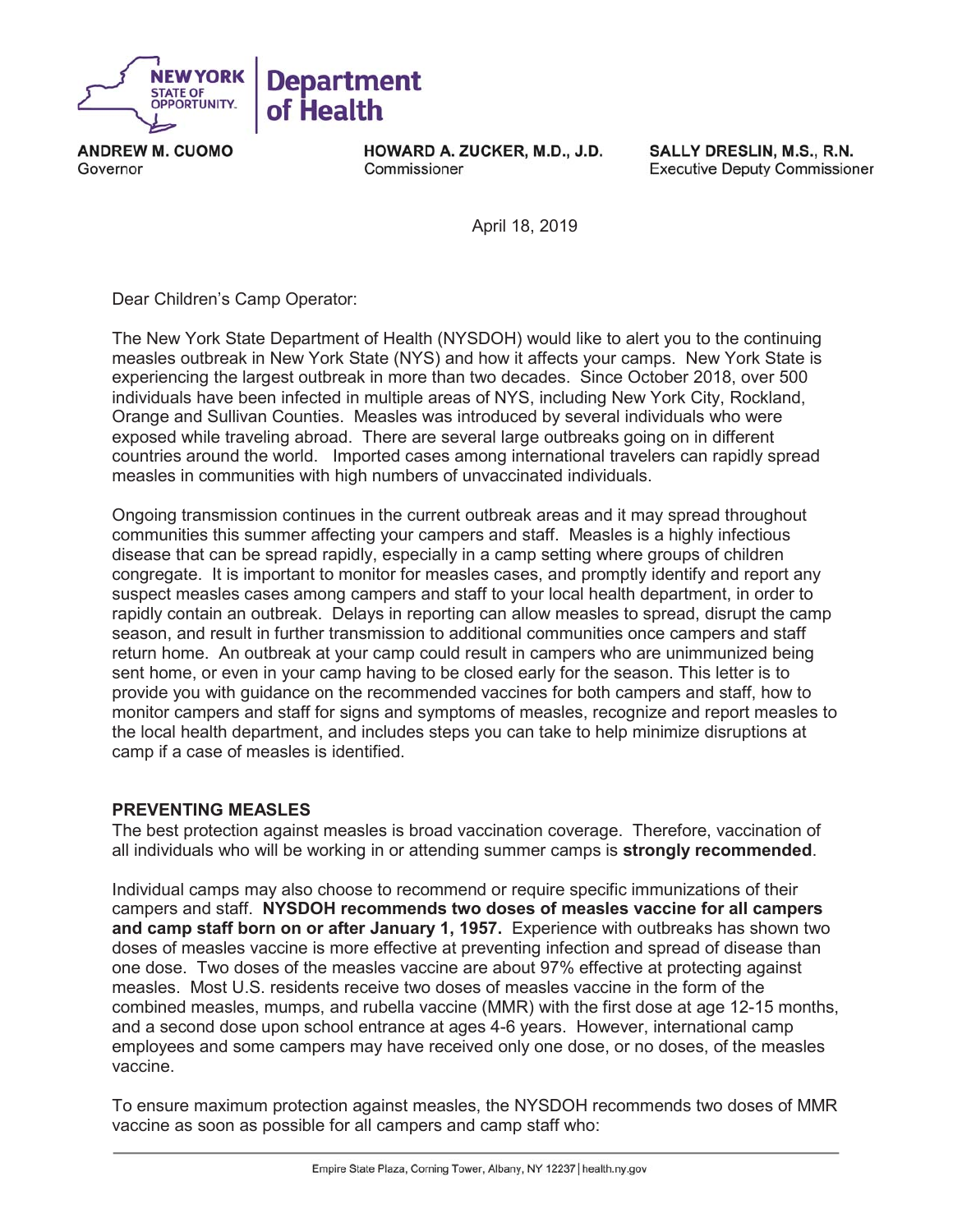- Were born on or after January 1, 1957;
- Have had fewer than two doses of MMR; and
- Have no history of measles.

## **ADDITIONAL IMMUNIZATION RECOMMENDATIONS FOR CAMPERS**

There has been an increase in the number of cases of vaccine-preventable diseases (VPDs) in the United States over the past several years. **The best protection against vaccinepreventable diseases is broad vaccination coverage.** 

- The part of the State Sanitary Code that applies to campers is Subpart 7-2, which requires that the camp maintain immunization records for all campers. It does not, however, specify which vaccines are required for camp attendance.
- Individual camp policy may choose to recommend or require specific immunizations of their campers. For the optimal health and safety of all campers and camp staff, the NYSDOH **strongly recommends** that all campers meet the age appropriate immunization schedule as set forth by the Advisory Committee on Immunization Practices (ACIP): http://www.cdc.gov/vaccines/schedules/index.html
- At a minimum, campers should meet the same immunization requirements as school-aged children as indicated in Public Health Law (PHL) Article 21, Title 6, Section 2164. Refer to New York State Immunization Requirements for School Entrance/Attendance, available at: https://www.health.ny.gov/publications/2370.pdf
- In New York State, PHL Article 21, Title 6, Section 2167 also requires the notification of campers and parents about recommendations for and the availability of meningococcal vaccine for all campers attending overnight camps for a period of 7 or more consecutive nights. Meningococcal ACWY (MenACWY) vaccine is recommended at age 11 or 12 years, with a booster dose at age 16 years. In New York State, meningococcal vaccination at the recommended ages is required for school attendance. Please note that the NYSDOH does not recommend that campers receive either dose of MenACWY vaccine before the recommended ages. **Students who are vaccinated before the recommended ages may need to have the doses repeated in order to attend school.**

# **ADDITIONAL IMMUNIZATION RECOMMENDATIONS FOR STAFF**

- Individual camp policy may choose to recommend or require specific immunizations of their staff. For the optimal health and safety of all camp staff, including international staff, the NYSDOH **strongly recommends** that all staff meet the age appropriate immunization schedule as set forth by the Advisory Committee on Immunization Practices (ACIP): http://www.cdc.gov/vaccines/schedules/index.html
- At a minimum, immunizations that are routinely recommended (if not already administered, a history of disease does not exist, or serology has not proven immunity) include:
	- o 2 measles, mumps, and rubella (MMR) vaccine doses,
	- $\circ$  1 tetanus, diphtheria, and acellular pertussis (Tdap) vaccine booster dose within the last 10 years, and
	- o 2 varicella vaccine doses.
- Hepatitis B vaccine is recommended for staff with reasonably anticipated risk for exposure to blood or body fluids (e.g. health care workers, lifeguards).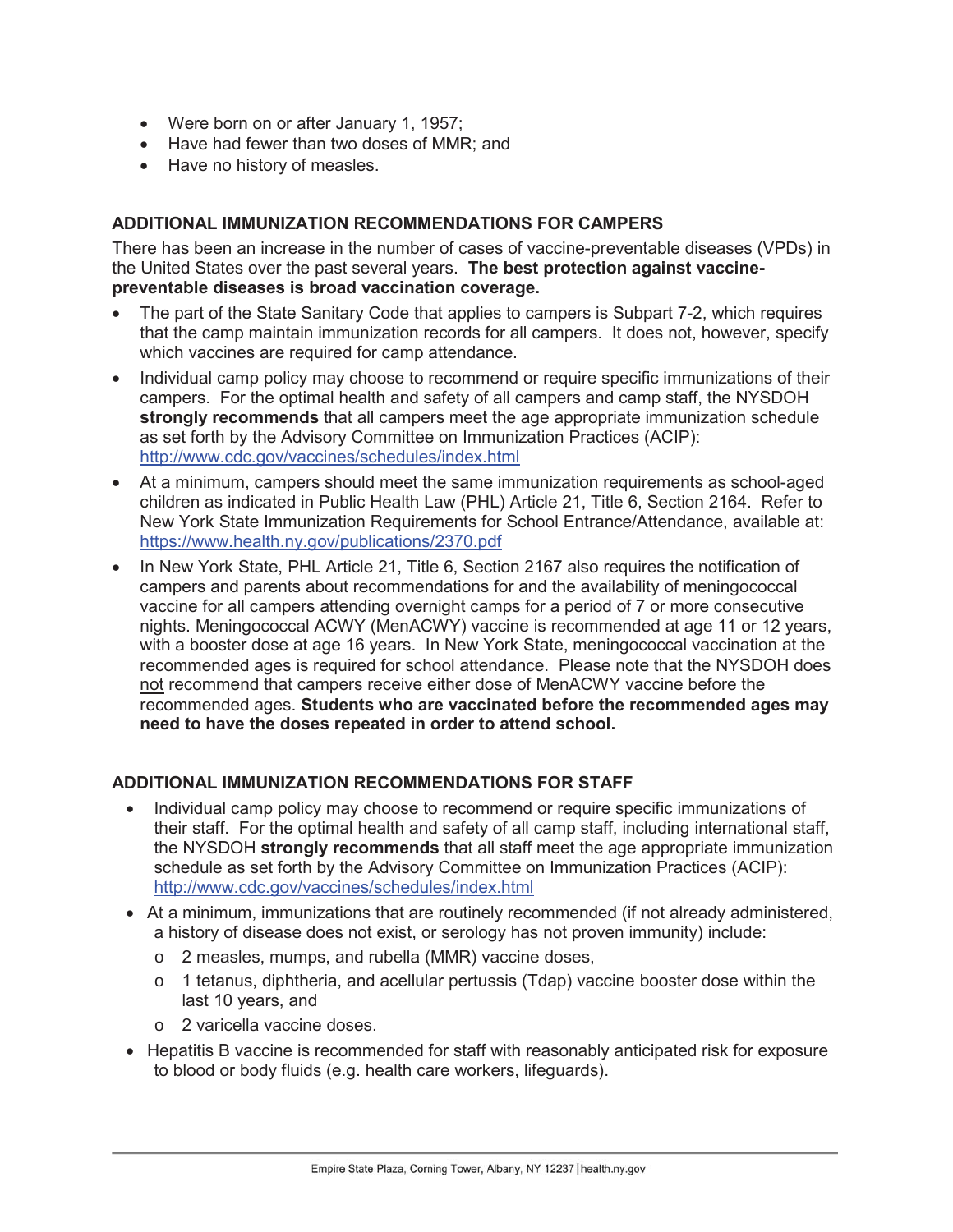## **MAINTAINING VACCINATION RECORDS**

Subpart 7-2 of the New York State Sanitary Code requires camps to maintain immunization records for all campers which includes dates for all immunizations against diphtheria, haemophilus influenza type b, hepatitis b, measles, mumps, rubella, poliomyelitis, tetanus and varicella (chickenpox). The record must be kept on file for every camper and updated annually. Camps should also maintain current, complete immunization records for all camp staff.

To facilitate a timely and appropriate public health response and minimize any disruptions at summer camp in the event a suspect measles case or other VPDs case is identified, camps should maintain a detailed list of staff, campers and other individuals who are not fully immunized and protected against VPDs, including against measles, as these individuals are at risk of getting sick if exposed. This list of susceptible individuals should clearly identify which disease(s) an individual is at risk of contracting. This immunization and health information should be readily available as camps will need this information to quickly identify at-risk individuals if a suspect case of a measles, or other vaccine-preventable disease, occurs during the summer camp season. Camps will be expected to review their plan and share developing lists of susceptible individuals with inspectors during pre-operational visits, and to show updated lists to health department staff who perform other visits during the season.

#### **MONITORING FOR MEASLES**

To prevent measles from entering and spreading in camp, it is important to screen all campers and staff at time of camp entry for any signs of illness, and for recent measles exposure.

- Subpart 7-2 of the New York State Sanitary Code requires camp safety plans to include an initial health screening of all campers. Each camper should be screened for measles symptoms prior to camp entry by asking the parent or guardian if the camper has had any recent illness symptoms, including fever, cough or rash in the preceding four days. **If a camper has a positive screen NYSDOH recommends the camper not be permitted to enter a camp or a camp transportation vehicle without clearance from a healthcare provider.**
- It is **recommended to screen for measles exposure** by asking the parent or quardian if a camper has had any close family members or other contacts with measles or with fever and cough or rash symptoms in the preceding 21 days. NYSDOH recommends:
	- o Unvaccinated campers, or those with only one dose of MMR, with a **known measles exposure** be excluded from camp and the local health department should be notified immediately.
	- o Campers with two documented doses of MMR vaccine with a known exposure to measles do not need to be excluded from camp. They should be monitored closely while at camp for any developing signs or symptoms of measles, consistent with camp safety plan requirements for daily health surveillance of campers in Subpart 7-2 of the New York State Sanitary Code.
- Local health departments may also implement further exclusions of unvaccinated campers based upon local measles outbreaks. Please speak with your local health department with any questions regarding this.

#### **RECOGNIZING MEASLES**

Symptoms usually appear about 7 to 14 days after a person is exposed to measles but can take as long as 21 days. The first symptoms are usually:

• High fever and;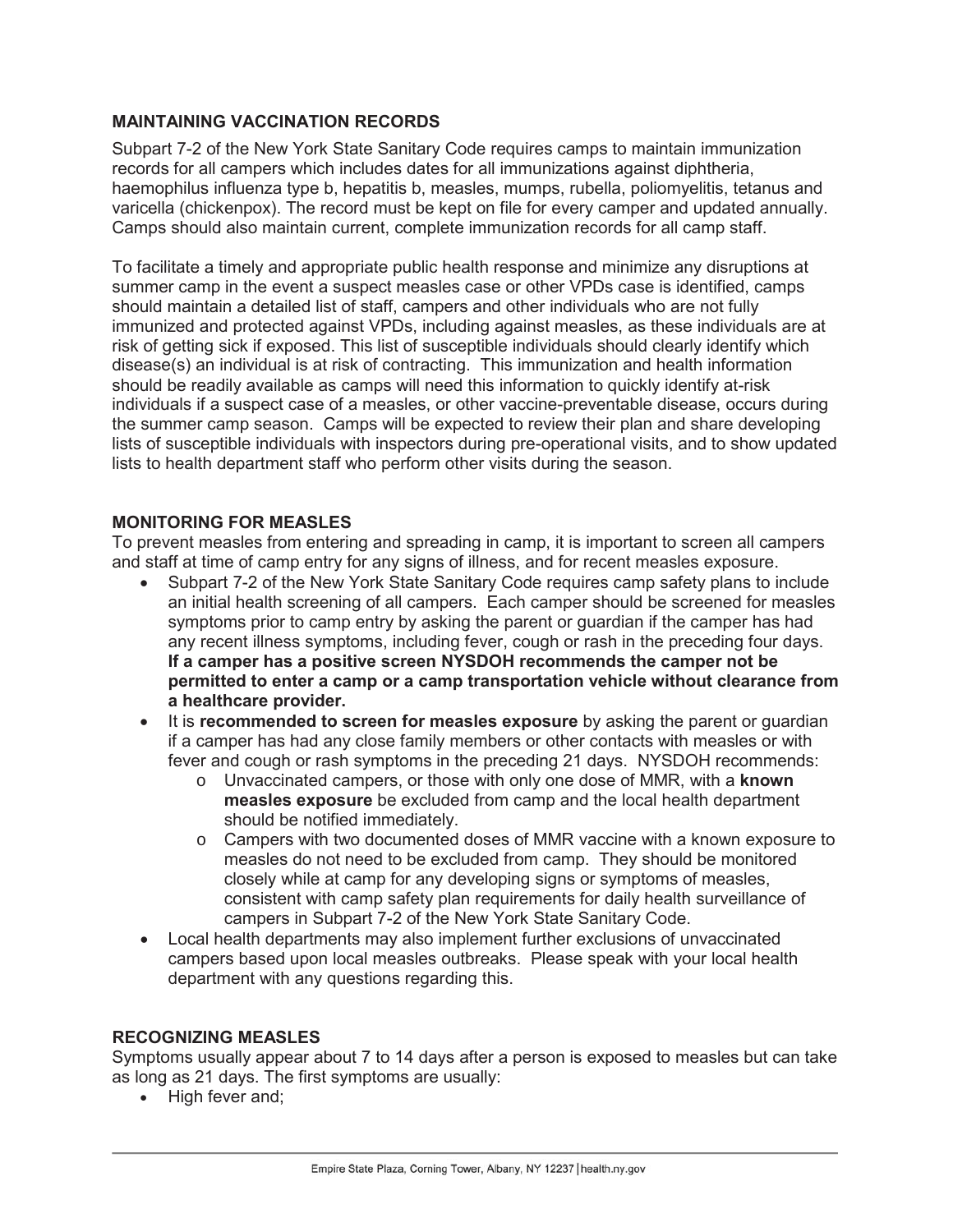- o Cough
- o Runny nose
- o Red watery eyes
- o Rash
	- Small red spots, some of which are slightly raised.
	- Spots and bumps in tight clusters give the skin a splotchy red appearance.
	- Usually appears 2 to 4 days after the fever begins and lasts 5 to 6 days.
	- Begins at the hairline, moves to the face and neck, down the body and then to the arms and legs.

If a camper or staff member develops any of these symptoms while at camp, it is critical that the camp health director or the camp director be notified right away. Steps should be taken to **immediately** isolate the individual away from other campers and staff, and airborne precautions should be implemented while the local health department and parent/guardian are being notified. These precautions should include placing the individual in a private room, such as a cabin or tent with a door that closes if possible, placing a mask on the individual and restricting susceptible individuals from entering the space. This is important to help protect other campers and staff from getting sick. Additionally, if an individual in whom measles is suspected requires transfer to a medical facility, it is imperative that the responding emergency medical services team be notified of the concern for measles so proper precautions can be taken to prevent further exposures.

#### **REPORTING MEASLES AND OTHER VPDs**

Most VPDs are reportable by law. Measles is required by New York State Public Health Law to be reported to local health departments. The camp health director or other healthcare provider should discuss with staff the symptoms of measles, along with symptoms of other VPDs, prior to the camp season so they can assist in identifying anyone with signs of illness. The need to report the first sign of illness to the camp health director or camp director in accordance with established procedures for handling outbreaks in the approved camp safety plan, should be stressed with all staff.

If measles is suspected in even one camper or camp staff member, your local health department must be notified **immediately**. Delays in reporting have led to large outbreaks of vaccine-preventable diseases at camps in the past. Camp operators must also report the case of illness within 24 hours to the permit-issuing official in accordance with Subpart 7-2 of the New York State Sanitary Code.

#### **ADDITIONAL INFORMATION**

An educational flyer titled, *You Can Prevent the Spread of Measles at Summer Camp*, is included with this letter. Please share the flyer with the parents or guardians of campers before campers arrive at camp this season.

For more information about measles or the measles vaccine, call the New York State Measles Hotline at 888-364-4837 or your local health department. More information about measles can be obtained at the NYSDOH measles website at http://www.health.ny.gov/measles/.

For NYS vaccine schedules and school entrance requirements: https://www.health.ny.gov/prevention/immunization/childhood\_and\_adolescent.htm.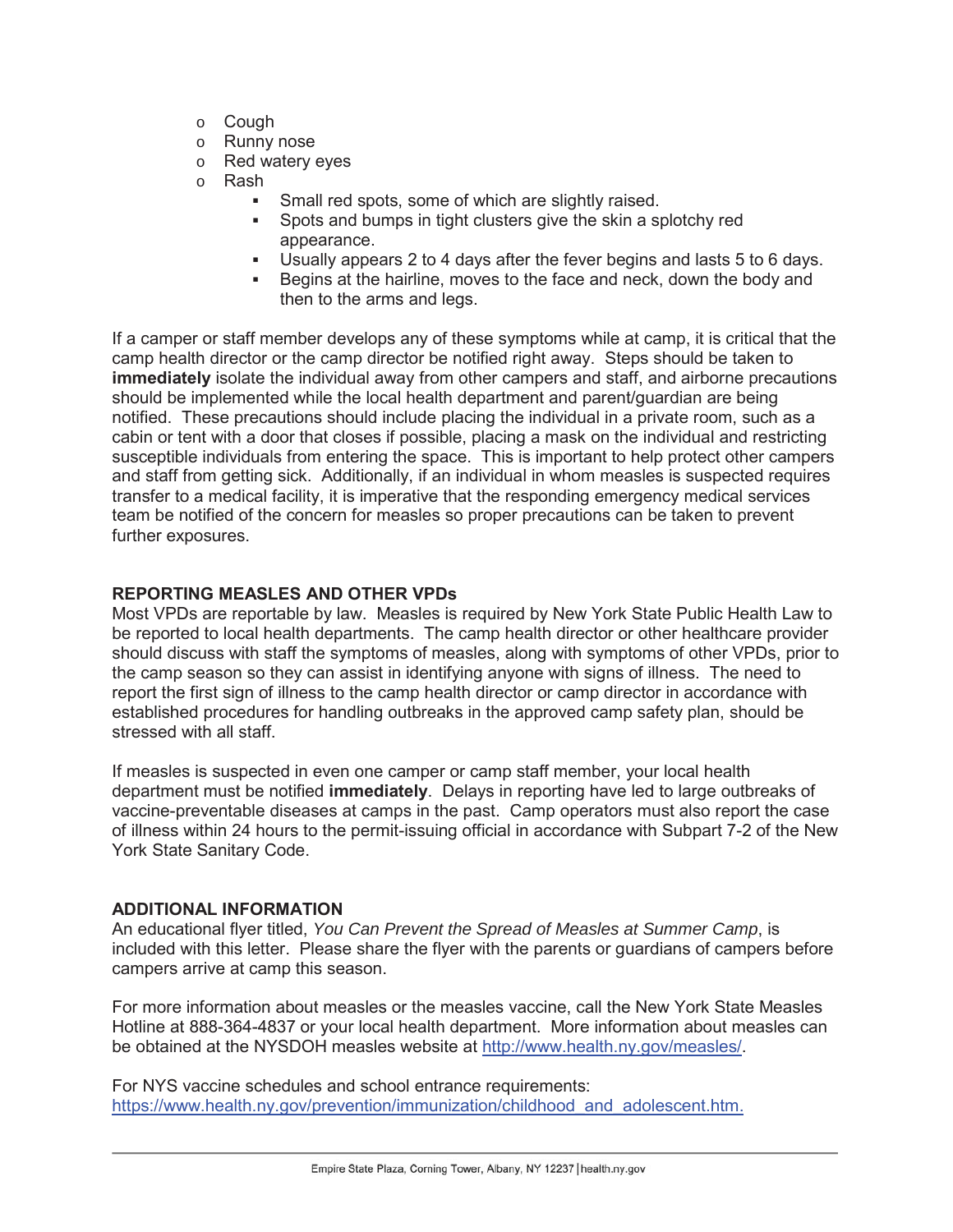More information can also be obtained at the CDC website at: http://www.cdc.gov/vaccines/.

Communicable Disease Fact Sheets are available from the NYSDOH at: http://www.health.ny.gov/diseases/communicable/

Thank you for your partnership and efforts to keep camps free of measles and other vaccinepreventable diseases, and to provide a safe and healthy summer camp season for all campers and camp staff.

Sincerely,

intend Wachner

 Kristen A. Navarette, M.D., M.P.H., F.A.A.P Medical Director Center for Environmental Health New York State Department of Health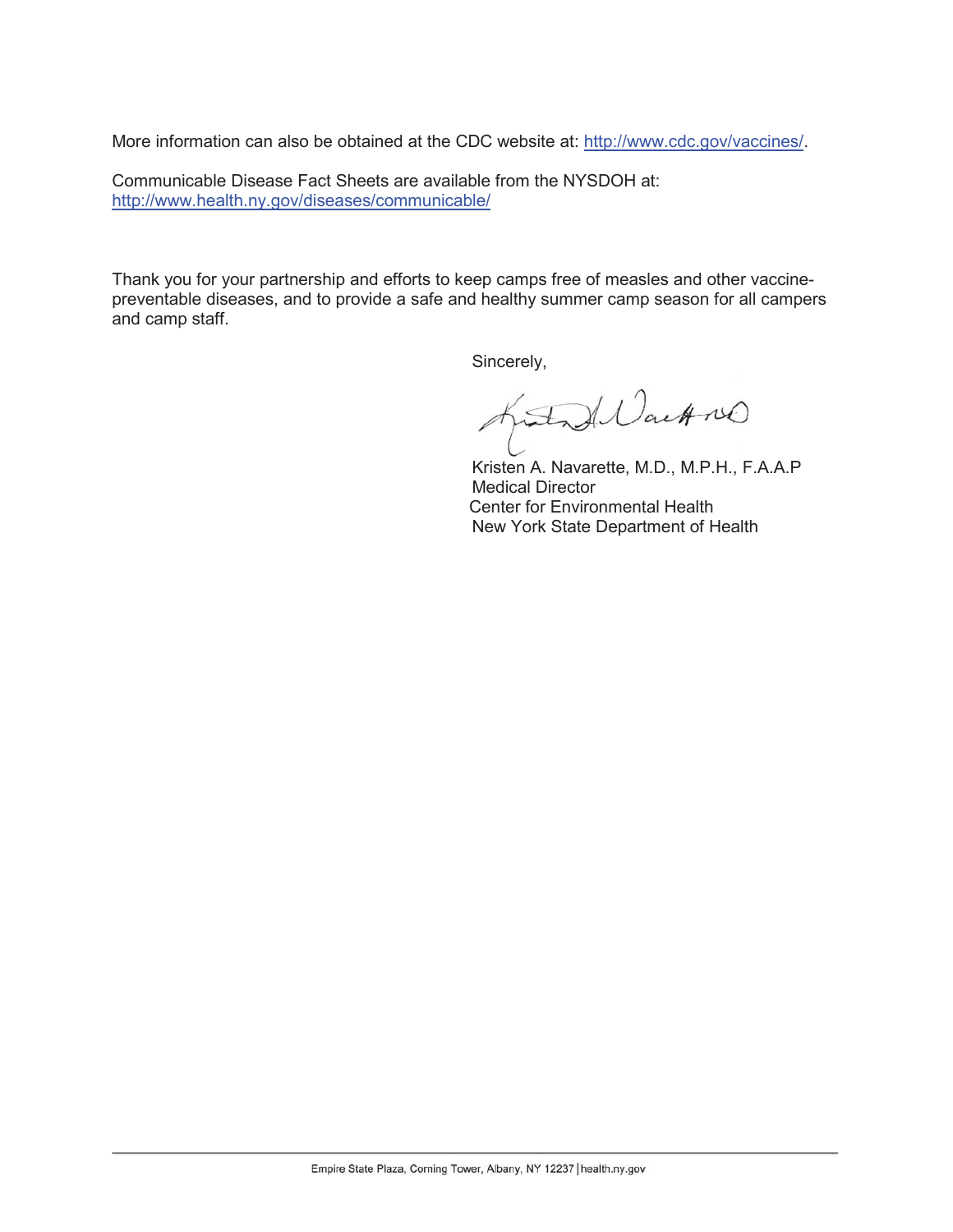

# **Department** of Health

**ANDREW M. CUOMO** Governor

HOWARD A. ZUCKER, M.D., J.D. Commissioner

**SALLY DRESLIN. M.S., R.N. Executive Deputy Commissioner** 

April 18, 2019

DAL DHDTC 19-05

Dear Chief Executive Officer, Administrator and Physician:

The measles outbreak remains a serious public health concern impacting Rockland. Orange and Westchester Counties along with parts of New York City. As a result of the increasing case counts and high risk for secondary exposures, the New York State Department of Health (Department) is issuing this interim guidance to all providers, including Article 28 hospitals, primary care clinics/health centers, primary care physicians that have urgent care facilities, and private practices acting as urgent care facilities. These providers are encouraged to screen patients as they present for care for clinically compatible symptoms of measles and measles immunity/vaccination history.

Healthcare providers should suspect measles in clinically compatible cases, especially those individuals who reside in or have spent time in the geographic areas experiencing measles outbreaks, have recently traveled internationally, or who were exposed to a person with febrile rash illness. It is important to remember that individuals who were exposed and not immune to measles could develop signs and symptoms of measles 7-21 days after the initial exposure.

Clinically compatible symptoms of measles include; an erythematous, maculopapular rash, a fever that can be up to 105 degrees, cough, coryza, and conjunctivitis. The rash initially presents on the face and spreads downward to the neck, trunk and limbs. Koplik spots (punctate blue-white spots on the bright red background of the buccal mucosa) may be present before the rash develops.

Physicians and other healthcare providers are reminded that under the New York State Sanitary Code (10 NYCRR §2.10), it is mandatory to report suspected or confirmed cases of communicable diseases to the local health department of the jurisdiction where the patient resides, immediately at the time the case is first seen by the physician. Notification is made by calling the local health department and submitting a confidential case report form (DOH-389) to the applicable local health department, or in New York City, submitting report form PD-16 to the New York City Department of Health and Mental Hygiene.

In addition, operators and practitioners should implement a policy to review and verify that all personnel within the organization, including contract personnel, are (1) up to date on vaccinations and immunizations; (2) free of any communicable disease; and (3) adhering to infection control practices and standards to prevent avoidable disease transmission. Failure on the part of any provider to ensure employees are free from health impairment or communicable disease will result in the Department taking an enforcement action against the operator.

Healthcare personnel who cannot be confirmed as immune, and/or those presenting with signs and symptoms of measles, including fever and rash should be immediately furloughed.

Empire State Plaza, Corning Tower, Albany, NY 12237 | health.ny.gov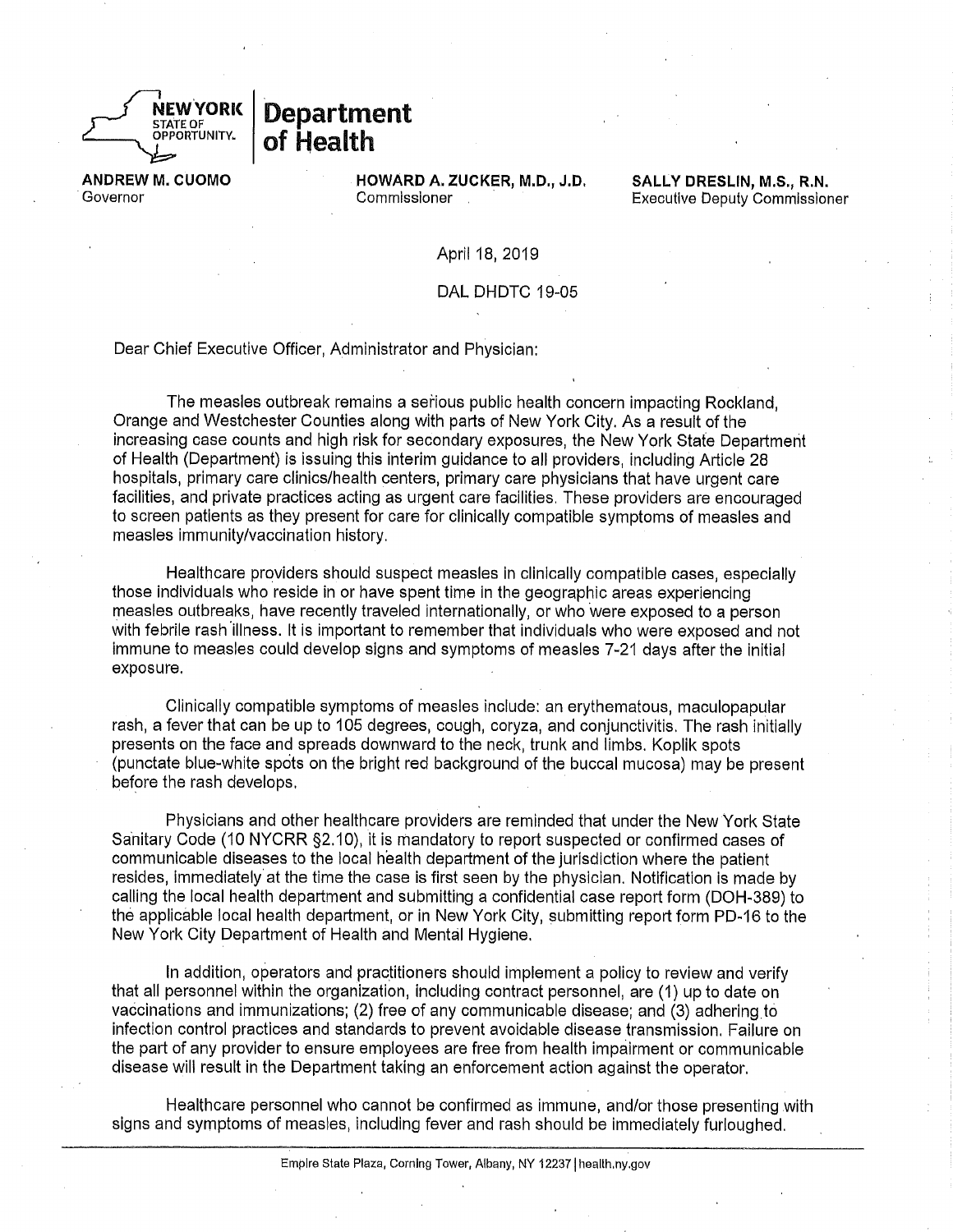Please be reminded that when hiring new employees or reviewing existing employee medical records, specifically as it relates to measles immunization, regulations in Section 751.6(d) and Section 405.3 require that the operator maintain a record of evidence of immunity for all employees as demonstrated by a certificate of immunization against measles for all personnel born on or after January 1,1957, which means:

(i) a document prepared by a physician, physician assistant, specialist assistant, nurse practitioner, licensed midwife or a laboratory possessing a laboratory permit issued pursuant to Part 58 of this Title, demonstrating serologic evidence of measles antibodies; or

(ii) a document indicating two doses of live virus measles vaccine were administered with the first dose administered on or after the age of 12 months and the second dose administered more than 28 days after the first dose showing the product administered and the date of administration, and prepared by the health practitioner who administered the immunization; or

(iii) a document, indicating a diagnosis of the employee as having had measles disease, prepared by the physician, physician's assistant/ specialist's assistant, licensed midwife or nurse practitioner who diagnosed the employee's measles; or

(iv) a copy of a document described in (i), (ii) or (iii) of this paragraph which comes from a previous employer or the school which the employee attended as a student.

Note that documentation of an employee having been diagnosed as having had measles under (iii) must include a laboratory report demonstrating serologic evidence of measles antibodies.

For further information regarding this measles outbreak and the reporting of communicable diseases, you may contact the NYS Health Department Measles Information Line at (888) 364-4837, your local health department, or in New York City, call (866) NYC-DOH<sub>1</sub>.

Additional resources on healthcare personnel immunization can be obtained by contacting the New York State Department of Health Bureau of Immunization at (518)-473-4437 or by visiting the following websites:

NYSDOH Healthcare personnel immunization: http://www.health.ny.gov/prevention/immunization/health care personnel/

Immunization of Health-Care Personnel: Recommendations of the Advisory Committee on Immunization Practices (ACIP): http://www.cdc.gov/mmwr/pdf/rr/rr6007.pdf

Prevention of Measles, Rubella, Congenital Rubella Syndrome, and Mumps, 2013; Summary Recommendations of the Advisory Committee on Immunization Practices (ACIP): http://www.cdc.gov/mmwr/preview/mmwrhtml/rr6204a1.htm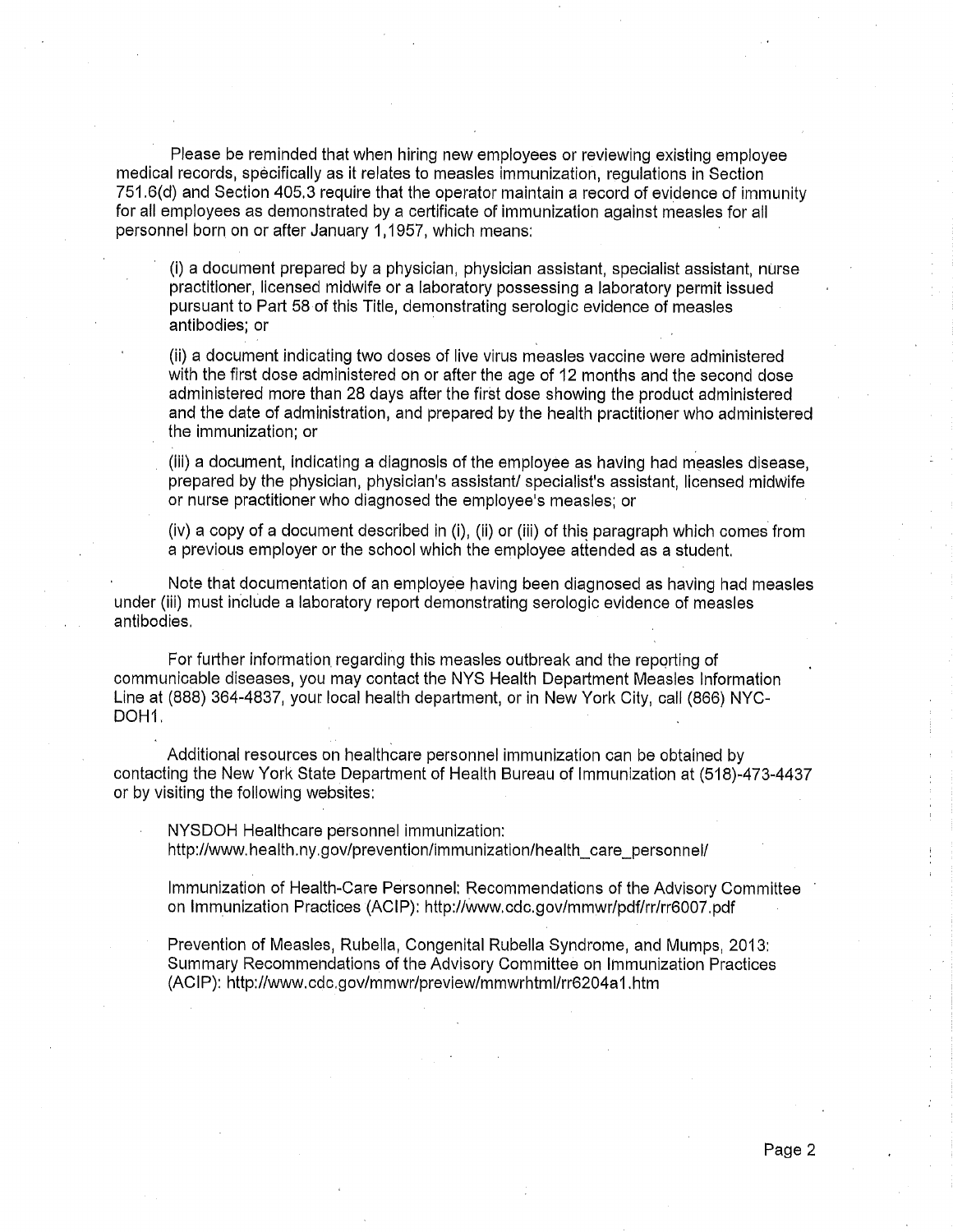The Department appreciates your cooperation and assistance; and will continue provide periodic updates over the course of the outbreak.

Biodley Hittan

Bradley Hutton, MPH Deputy Commissioner Office of Public Health

Sincerely,

Daniel B. Sheppard Deputy Commissioner Office of Primary Care and Health Systems Management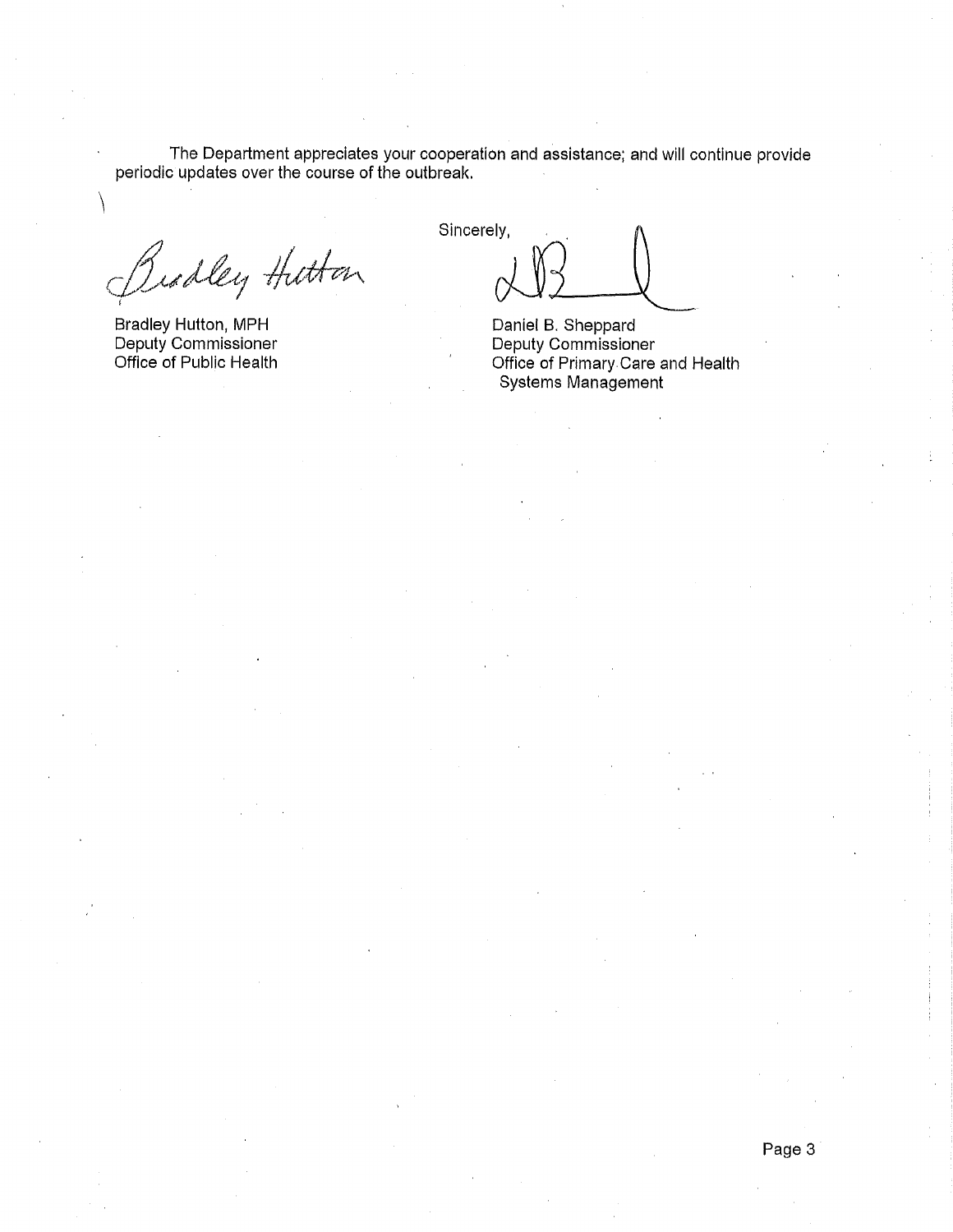#### **Measles Protection Guidance: Commonly Asked Questions from Healthcare Facilities Serving Individuals from Areas with Ongoing Measles Transmission**

Please see NYS Outbreak Control Guidance for Measles (Chapter 3) at https://www.health.ny.gov/prevention/immunization/providers/outbreak control guidelines.htm for detailed guidance for outbreak control of measles.

#### Q: Why should I be concerned about the spread of measles in my healthcare facility?

- Measles transmission has occurred in parts of Rockland, Orange, and Westchester Counties, as well as in NYC.
- Transmission of measles has occurred in healthcare settings.
- Measles is one of the most contagious infectious diseases, with 90% of exposed susceptible individuals developing disease. Measles can be spread from person to person via large respiratory droplets and aerosolized droplet nuclei. The virus can remain suspended in the air via aerosolized droplet nuclei for up to 2 hours after an infectious person has left an occupied area. Airborne isolation precautions should be followed for suspected or confirmed cases of measles if a facility has an airborne infection isolation room (AIIR).

#### Q: How can I prevent measles exposures in my facility?

A: The best way to minimize the risk of measles exposures within a healthcare setting is to prescreen patients and visitors prior to entry into a facility.

- The facility should require screening assessments including screening for factors such as fever, rash, known or suspected exposures to individuals with measles, being from a measles outbreak area and evidence of immunity.
	- o Temperature screening should be performed to objectively assess for fever status.
- In addition, screening can be accomplished in many ways including, but not limited to:
	- o Utilizing a mobile van or area outside of the facility entrance to conduct screening in person
	- o Utilizing a separate room/entrance for screening that is separate from a waiting room and away from other patients and/or visitors
	- Telephone pre-screening can also be performed before scheduled appointments to  $\circ$ assess for symptoms and status of immunity
	- o Facilities must post prominent signage outside the entrance to facility, in the waiting room, and by other access points, such as elevators to inform patients and visitors of the facilities measles screening policy.
- Patients and visitors exhibiting any signs or symptoms of measles or reporting other risk factors such exposure to suspected or confirmed cases of measles and who do not have evidence of immunity should be isolated from other individuals at the facility in a private room (preferably in an airborne infection isolation room if available) until more comprehensive testing and evaluation can occur.
- If an airborne isolation room is not available, the patient should be given a surgical mask to wear and placed in an exam room away from other patients with the door closed.
	- o The exam room used to isolate a suspect measles case should not be used for 2 hours after the case leaves the room and the number of people entering and leaving should be minimized. When transporting a patient through the clinic or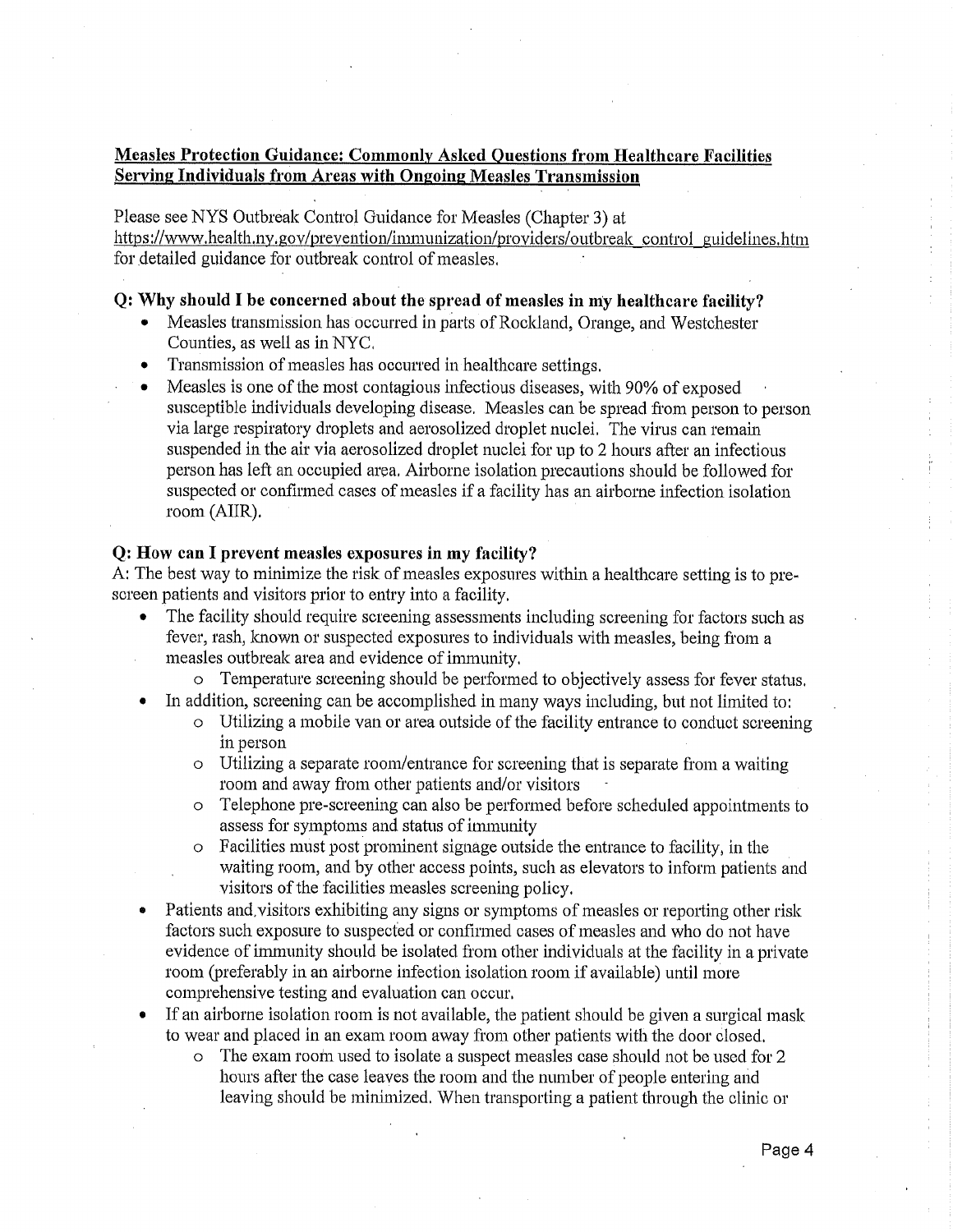hospital, the patient should be masked. If possible, elevators and corridors should not be used for two hours after the patient has passed through them. If possible, any procedures required for the patient should be performed in the patient's room or delayed until the patient is no longer infectious.

o While a surgical mask does not eliminate exposure risk to others, this action may reduce the exposures to others.

#### Q: When should visitor restrictions be implemented?

A: In all facilities where potentially exposed visitors may present, facilities are strongly encouraged to implement policies that include the following:

- o No visitors with fever shall enter any patient care units that care for:
	- E Patients too young to be fully immunized; or
	- $\blacksquare$ Patiently who are severely immunocompromised
- In general, the following visitors shall not enter the specified units:
	- Possible exposure to measles or from outbreak area; and
	- $\blacksquare$ No evidence of immunity
- However, for these visitors (provided they do not have a fever), the hospital may  $\circ$ allow visitation:
	- on a case-by-case basis, based on the needs of the patient;
	- $\blacksquare$ if patient is a minor;  $or$
	- $\blacksquare$ if patient is in danger of imminent death
- Provided that to allow this kind of visitation, the hospital must be able to mitigate potential exposure between the visitor and other patients and visitors
- o All visitation by such visitors must be the minimum necessary to provide necessary care and support for the patient
- Hospitals must post signs at all entrances to the hospital to inform visitors of the  $\circ$ visitor screening policy.
- Facilities are encouraged to consider for non-immune persons who live in, work in, or visit areas with measles transmission visiting high risk units that have non-immune or immunocompromised patients such as: pediatrics, newborn nurseries, NICU, PICU, oncology, general transplant, and bone marrow transplant wards. Considerations may be made for removing visitor restrictions when proof of immunity or the receipt of a measles containing vaccine is documented.
- Visitor policies, if implemented, should be written in accordance with federal and state regulations.

#### Q: What should I do if a patient diagnosed with measles has a visiting family member(s) who is/are non-immune?

A: Consider clinically necessary or reasonable visitor restrictions to exclude non-immune visitors during an outbreak of measles. When the presence of a visitor is medically necessary (e.g. the parent of a hospitalized child, a visitor who needs to provide patient's medical history, etc.), considerations can be made to evaluate the risk of visitation including, evaluation of bloodwork for positive antibody titers to measles, documented vaccination in either the NYSIIS or CIR, and providing either MMR vaccine or immunoglobulin (during appropriate postexposure prophylaxis windows). In addition, if the patient, and their non-immune visitor can be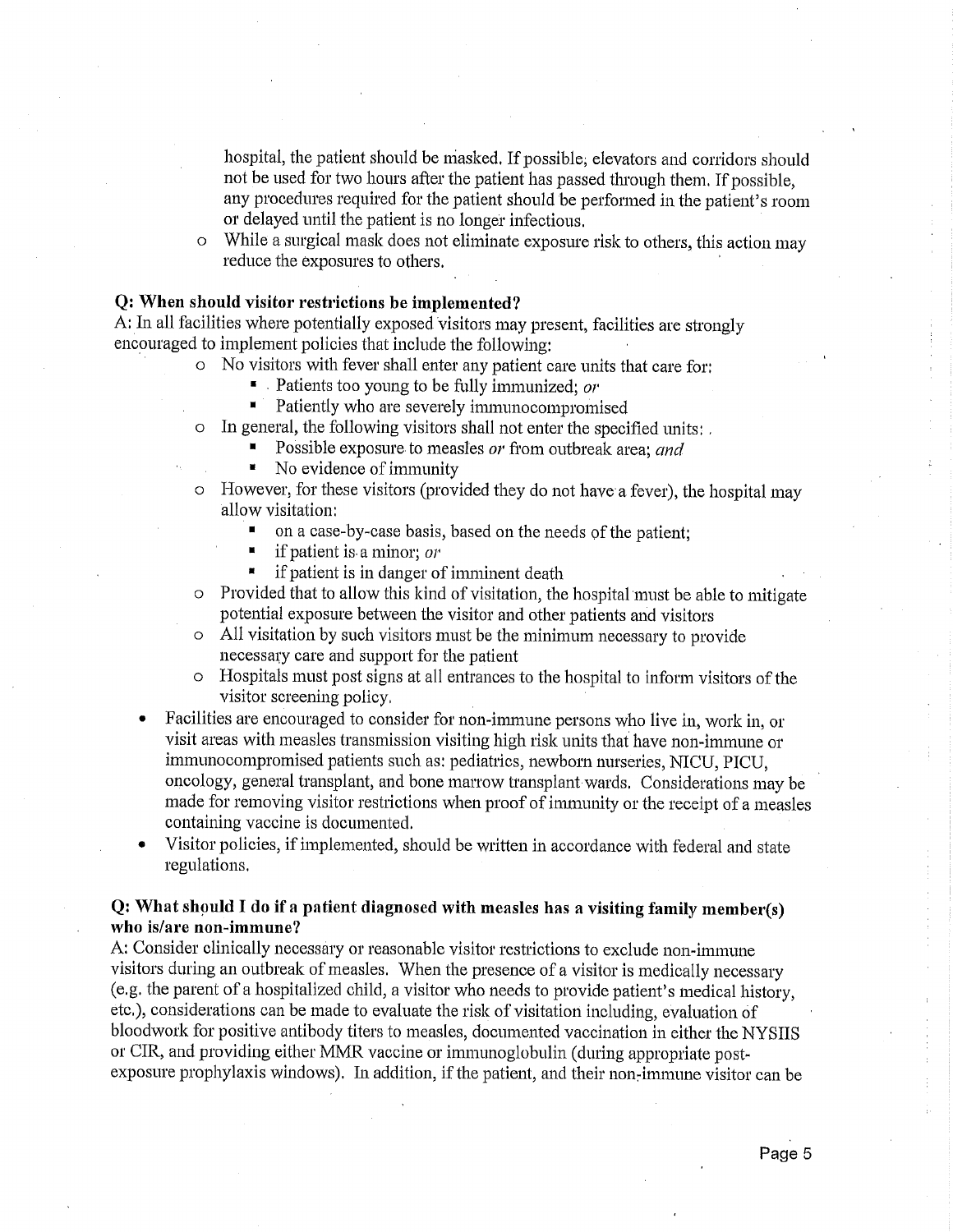isolated in an area or floor away from other high-risk patients, continued visitation could be considered. The overall goal should be to avoid measles exposure to non-immune visitors.

#### Q: Individuals at my facility were exposed to a person with confirmed measles. How do I determine the extent of exposure to others?

A: Measles is highly contagious, and spreads through the air when an infected person coughs or sneezes. In general, placing a mask on a patient with measles is not enough to eliminate the risk of transmission, although surgical masks may reduce further exposures and is the best course of action when transporting a confirmed or suspected case through a healthcare facility. Exposures to a patient with measles in a healthcare setting should include people located within areas with a common airflow / air handling system and communal spaces such as common hallways or waiting areas.

#### Q: What other actions should I take to help prevent measles exposures at my healthcare facility?

- Review with staff the signs and symptoms of measles. Cases of fever and rash illness should immediately be placed in airborne isolation or isolated away from others.
- Review staff immunity records and ensure that your facility is in compliance with state and federal regulations.
- Ensure that in the rare situation in which you have a staff member that cannot be immunized due to medical reasons, they do not care for suspected or confirmed cases of measles.
- Ensure all suspected or confirmed case of measles are reported immediately to the local health department by phone.
- Review the air handling system in your facility, including in emergency areas, to assess the system, taking into account the time the infectious person was present and vulnerability of patients in other areas of your facility.
- Close rooms where infectious patients were located for 2 hours if feasible for your  $\bullet$ facility.
- Review how your healthcare facility triaged patients during past respiratory and airborne outbreaks (such as H1N1 and SARS).
- If a suspected case needs to be sent to another healthcare facility, the receiving facility should be notified before the transfer occurs so that appropriate infection control measures can be taken during transfer and upon receipt of the patient.
- Healthcare facilities should work with EMS crews to ensure communication about suspected cases occurs before patients arrive at healthcare facilities, when possible.

#### **Additional Information:**

- Complete information on MMR vaccine recommendations: http://www.cdc.gov/mmwr/pdf/rr/rr6204.pdf
- 2018 Immunization Schedules: http://www.cdc.gov/vaccines/schedules/
- The NYSDOH Measles Fact Sheet is available at: http://www.health.ny.gov/diseases/communicable/measles/fact sheet.htm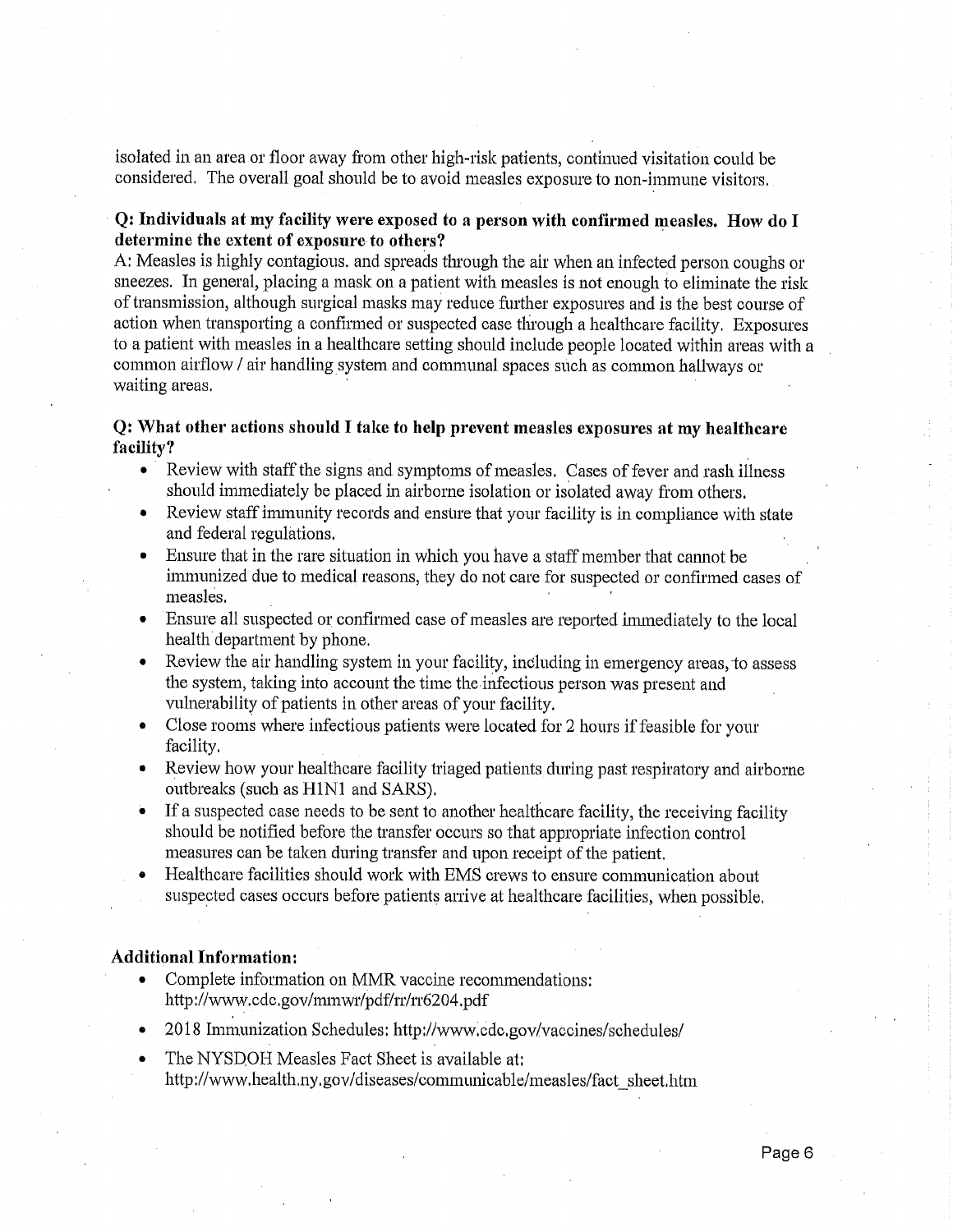- Destination specific travel immunization information is available on the CDC's  $\bullet$ Travelers' Health website at: http://wwwnc.cdc.gov/travel/destinations/list
- For additional information on measles outbreak control measures, clinical presentation  $\bullet$ and diagnostic tests please refer to the CDC website at: http://www.cdc.gov/vaccines/pubs/surv-manual/chpt07-measles.html
- The NYSDOH Outbreak Control Manual is available at: http://www.health.ny.gov/prevention/immunization/providers/outbreak control guidelin es.htm
- CDC Measles Cases and Outbreaks: http://www.cdc.gov/measles/cases-outbreaks.html
- CDC Measles Elimination: http://www.cdc.gov/measles/about/faqs.html#measleselimination
- Measles photos: http://www.immunize.org/photos/measles-photos.asp